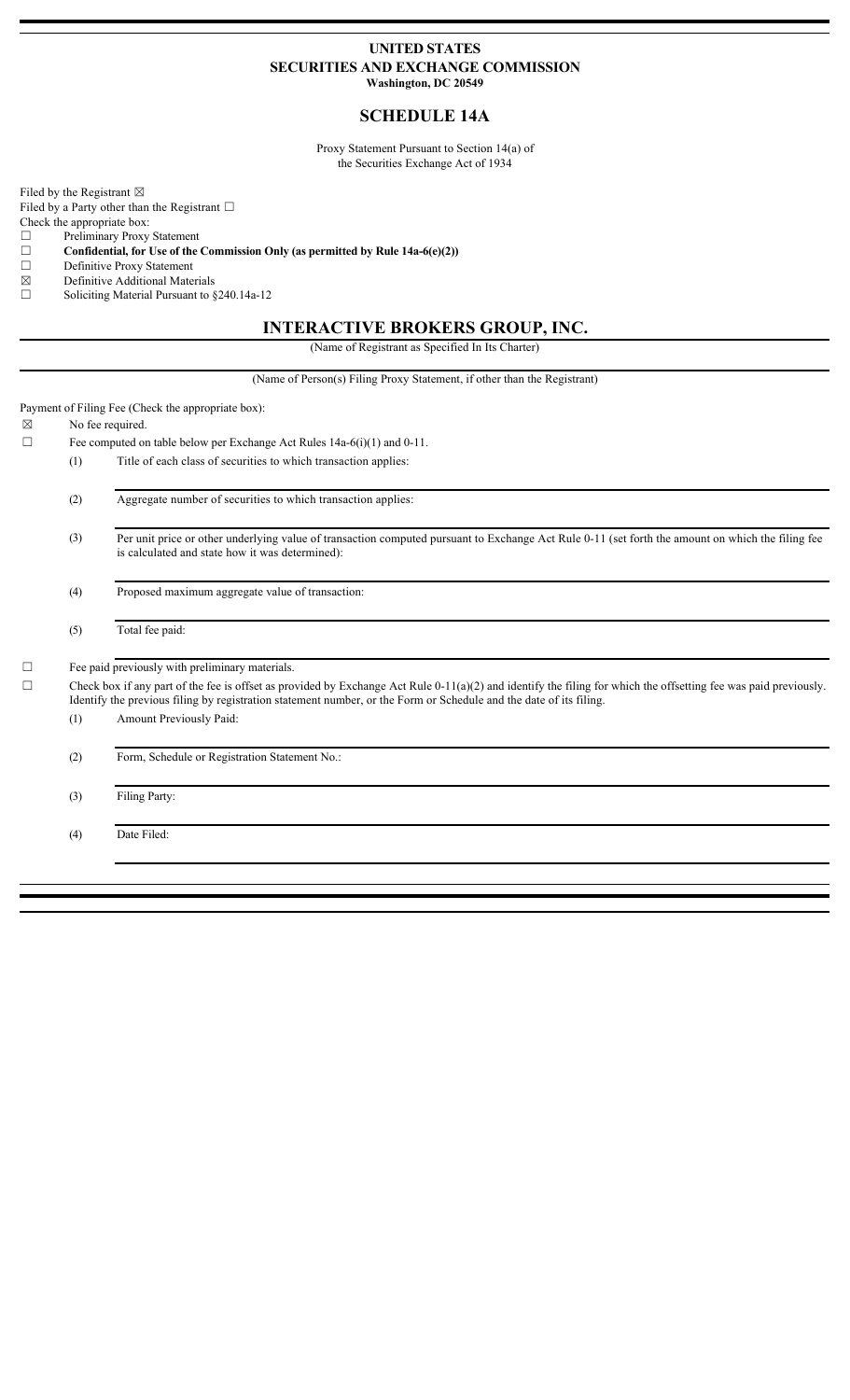# Your Vote Counts!

**INTERACTIVE BROKERS GROUP. INC.** 

2022 Annual Meeting Vote by April 20, 2022 11:59 PM ET. For shares held in a Plan, vote by April 18, 2022 11:59 PM ET.



D72392-P64365

#### You invested in INTERACTIVE BROKERS GROUP, INC. and it's time to vote! You have the right to vote on proposals being presented at the Annual Meeting. This is an important notice regarding the availability of proxy material for the stockholder meeting to be held on April 21, 2022.

### Get informed before you vote

InteractiveBrokers

INTERACTIVE BROKERS GROUP, INC.<br>ONE PICKWICK PLAZA<br>GREENWICH, CT 06830

View the Notice and Proxy Statement and Annual Report online OR you can receive a free paper or email copy of the material(s) by<br>requesting prior to April 7, 2022. If you would like to request a copy of the material(s) for an email, please include your control number (indicated below) in the subject line. Unless requested, you will not otherwise receive a paper or email copy.

| RT | Control #                                                                                          |               | For complete information and to vote, visit www.ProxyVote.com                                                 |
|----|----------------------------------------------------------------------------------------------------|---------------|---------------------------------------------------------------------------------------------------------------|
|    | <b>Smartphone users</b><br>Point your camera here and<br>vote without entering a<br>control number | Virtually at: | Vote Virtually at the Meeting*<br>April 21, 2022<br>9:30 AM EDT<br>www.virtualshareholdermeeting.com/IBKR2022 |

\*Please check the meeting materials for any special requirements for meeting attendance.

VL1